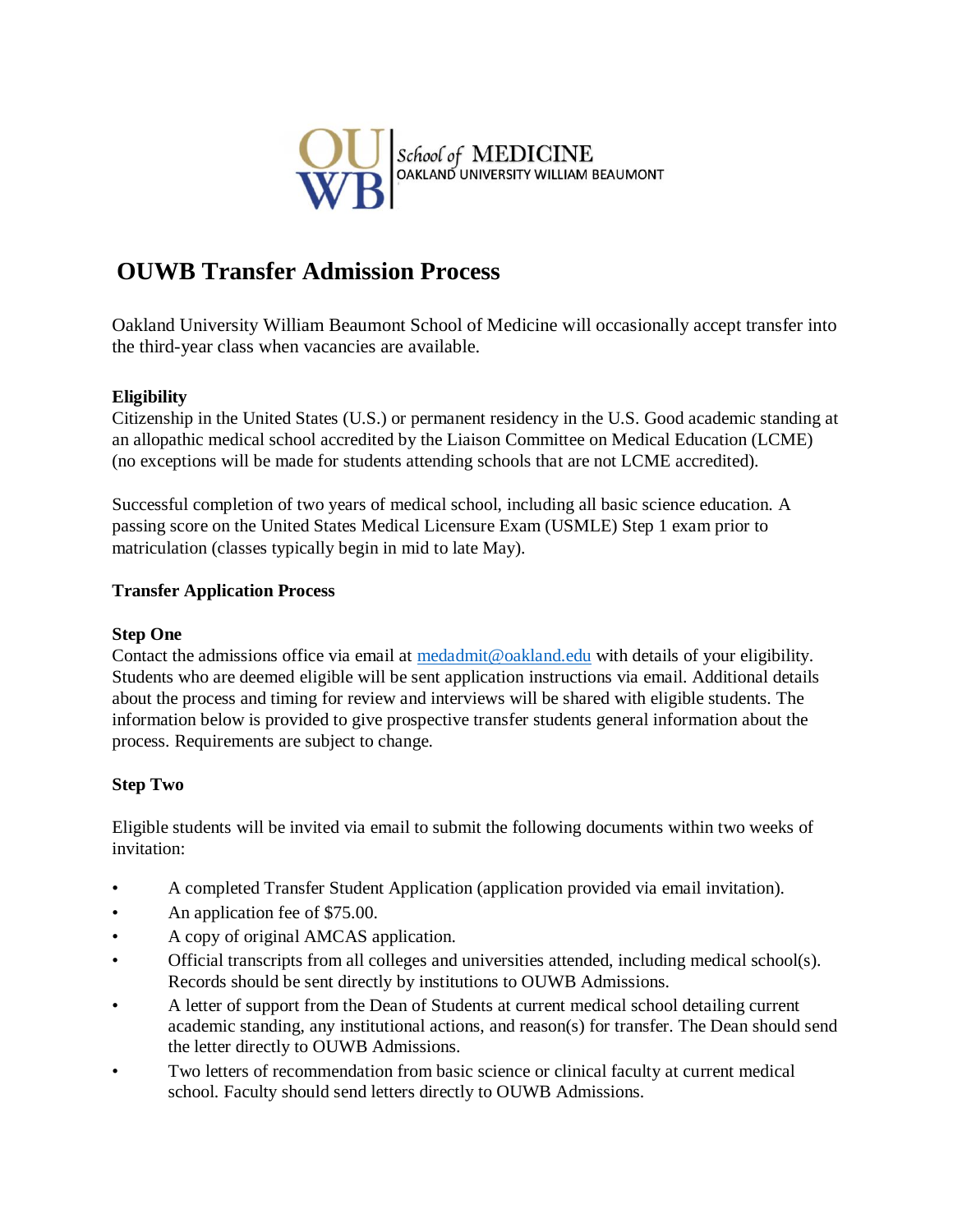- A statement including reason for transfer.
- A resume including community service, leadership, and honors while a medical student.
- Other materials, upon request.